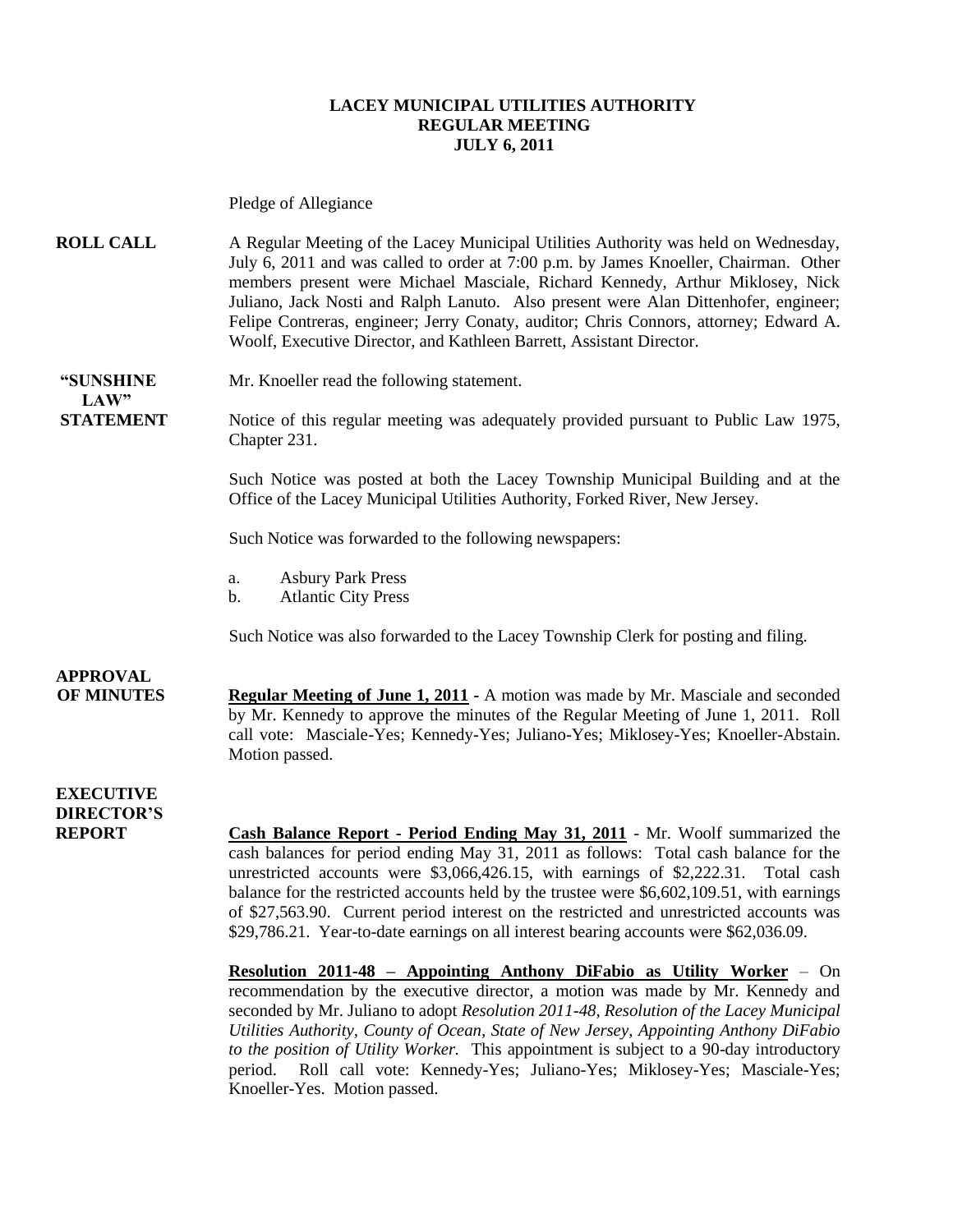**Resolution 2011-46 – Award Contract for Purchase of Auto Parts and Accessories – South Jersey Auto Parts and Down's Ford, Inc**. – On recommendation by the executive director, a motion was made by Mr. Kennedy and seconded by Mr. Miklosey to adopt *Resolution 2011-46, Resolution of the Lacey Municipal Utilities Authority of the Township of Lacey, County of Ocean, State of New Jersey, Awarding a Contract for the Purchase of Auto Parts and Accessor ies to South Jersey Auto Parts and Down's Ford, Inc.* Roll call vote: Kennedy-Yes; Miklosey-Yes; Juliano-Abstain; Masciale-Yes; Knoeller-Yes. Motion passed.

**Resolution 2011-49 – Letter of No Interest – Johnson Screens – Weatherford International** – On recommendation by the executive director, a motion was made by Mr. Masciale and seconded by Mr. Miklosey to adopt *Resolution 2011-49, Resolution of the Lacey Municipal Utilities Authority, County of Ocean, State of New Jersey, Letter of No Interest – Amended Final Major Site Plan, Johnson Screens – Weatherford International, Block 1002, Lot 1.15.* Roll call vote: Masciale-Yes; Miklosey-Yes; Juliano-Yes; Kennedy-Yes; Knoeller-Yes. Motion passed.

**Forked River Volunteer Fire Department** – Mr. Woolf reported the Forked River Volunteer Fire Department is requesting the use of a fire hydrant and  $2\frac{1}{2}$  inch connection for their annual circus. A motion was made by Mr. Kennedy and seconded by Mr. Miklosey authorizing the Forked River Volunteer Fire Department the use of a fire hydrant and 2-½ inch connection for their annual circus. Roll call vote: Kennedy-Yes; Miklosey-Yes; Juliano-Yes; Masciale-Yes; Knoeller-Yes. Motion passed.

**PR Lacey, LLC – Home Depot Facility** - Mr. Woolf reported PR Lacey, LLC is requesting to reduce the monitoring frequency of the ground water sampling associated with the monitoring wells at the Home Depot site to annually. He stated these wells have been sampled on a quarterly basis since June 2006. Mr. Knoeller recommended the monitoring frequency be reduced to semi-annually until further notice. A motion was made by Mr. Kennedy and seconded by Mr. Masciale authorizing the monitoring frequency of the ground water sampling at the Home Depot site be reduced to semiannually. Roll call vote: Kennedy-Yes; Masciale-Yes; Juliano-Yes; Miklosey-Yes; Knoeller-Yes. Motion passed.

**BUSINESS**

**REPORT** June Meter Reads – Ms. Barrett reported 4,391 meters were read in June for Cycles 1, 4 & 9. One hundred thirty-three work orders were cut to obtain manual reads not obtained during regular meter read routes. Two reads were questioned for high usage and the customers were sent letters.

> **July Billing** – Ms. Barrett reported utility bills were mailed/hand delivered today in the amount of \$1,025,177.21. Penalties were assessed on 3,268 past due accounts (all cycles) in the amount of \$19,282.81 for a total billing in June of \$1,044,460.02.

> **Customer Service –** Ms. Barrett reported forty-three new customer welcome letters were mailed in May, and fifteen responses were received in June. Forty-five reads with equipment inspections were performed in June with no violations.

> **Code Violation – 16 Bobwhite Court** – Ms. Barrett reported on June 13<sup>th</sup> during a service call, LMUA personnel discovered plumbing configuration bypassing the water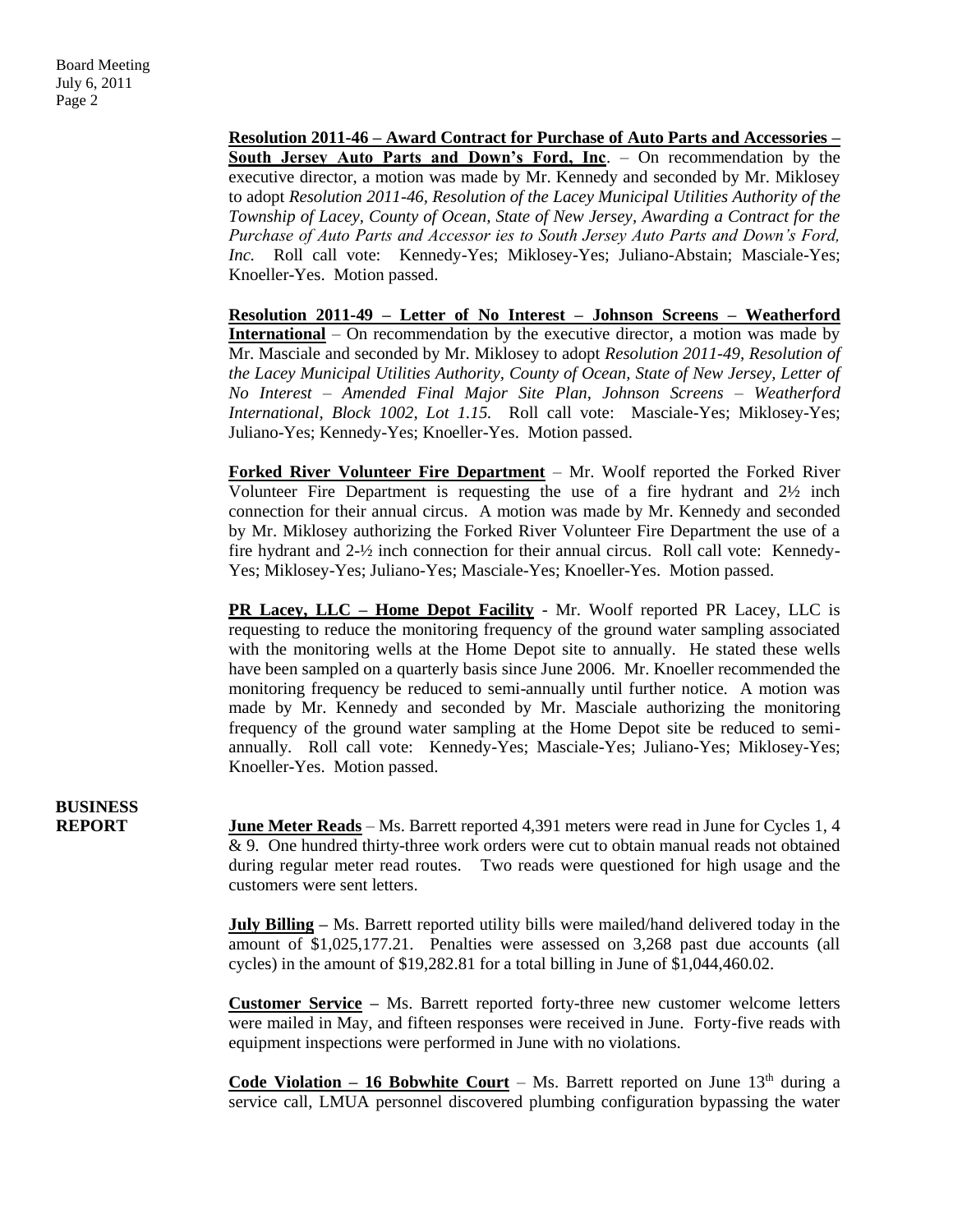meter. This violation has been abated. Mr. Knoeller asked if a penalty has been established with this type of violation. Ms. Barrett stated there is a \$50.00 penalty. Mr. Nosti stated the fine should be higher then \$50.00. Mr. Knoeller stated the issue of increasing the fine would be addressed at the next rate hearing.

# **ENGINEER'S**

**REPORT Resolution 2011-47 – Final Sewer and Water Approval – Cimarron Woods – G.S. Realty Corporation** - Mr. Dittenhofer reported his office received the application and plans for final sewer and water approval for Cimarron Woods (formerly Emerald Acres Estates) G.S. Realty Corporation, Block 1026, Lot 7 and Block 1125, Lots 37-53. The applicant is proposing to construct a major subdivision with twenty (20) units between Taylor Lane and Cyprus Street. An existing residential dwelling and several sheds are currently located on site. The applicant proposes to remove the existing structures on site and create Captain Giglio Way, a cul-de-sac road, off of Taylor Lane. The applicant is proposing to connect to the existing water main located in Taylor Lane and extend 6" PVC water main to the end of the cul-de-sac. A total of twelve (12) units will be serviced by this main extension. Four (4) units have frontage on Taylor Lane and will have water services connected to the existing main. Four (4) units have frontage on Cyprus Street and will be serviced from the existing water main located in Cyprus Street. The applicant is also proposing to connect to an existing Lacey MUA manhole located in the Taylor Lane right-of-way and extend 8" PVC sanitary sewer south along the frontage and along the proposed street to service sixteen (16) units. The four (4) units on Cyprus Street will have laterals connecting to the Authority's sewer main in Cyprus Street. On recommendation by the Authority's engineer, a motion was made by Mr. Kennedy and seconded by Mr. Miklosey to adopt *Resolution 2011-47, Resolution of the Lacey Municipal Utilities Authority, County of Ocean, State of New Jersey, Final Sewer and Water Approval, Cimarron Woods (Formerly Emerald Acres Estates) G.S. Realty Corporation, Block 1026, Lot 7 & Block 1125, Lots 37-53.* Roll call vote: Kennedy-Yes; Miklosey-Yes; Juliano-Yes; Masciale-Yes; Knoeller-Yes. Motion passed.

> **Resolution 2011-45 – Maintenance Bond Release – Lacey Retail Center – Phase I & II – Preit Services** - On recommendation by the Authority's engineer, a motion was made by Mr. Masciale and seconded by Mr. Miklosey to adopt *Resolution 2011-45, Resolution of the Lacey Municipal Utilities Authority, County of Ocean, State of New Jersey, Maintenance Bond Release, Lacey Retail Center – Phase I & II, Preit Services, Block 409, Lots 29, 35.01, 36 & 37.* Roll call vote: Masciale-Yes; Miklosey-Yes; Juliano-Yes; Kennedy-Yes; Knoeller-Yes. Motion passed.

> **Water Treatment Plant No. 1 Upgrades** – Mr. Dittenhofer stated design of the upgrades is ongoing. BSDW Permit Application was submitted to NJDEP, and his office is currently working with JCP&L for running power into the Well No. 8 site. He anticipates advertising for bids at the end of August.

> **Repainting of Tank No. 2** – Mr. Dittenhofer stated the interior of tank has been cleaned. Some exterior punch list items remain.

> **Cleaning and Televising Contract No. 6 & Flow Assessment** – Mr. Dittenhofer stated the contractor has completed approximately 75% of the punch list.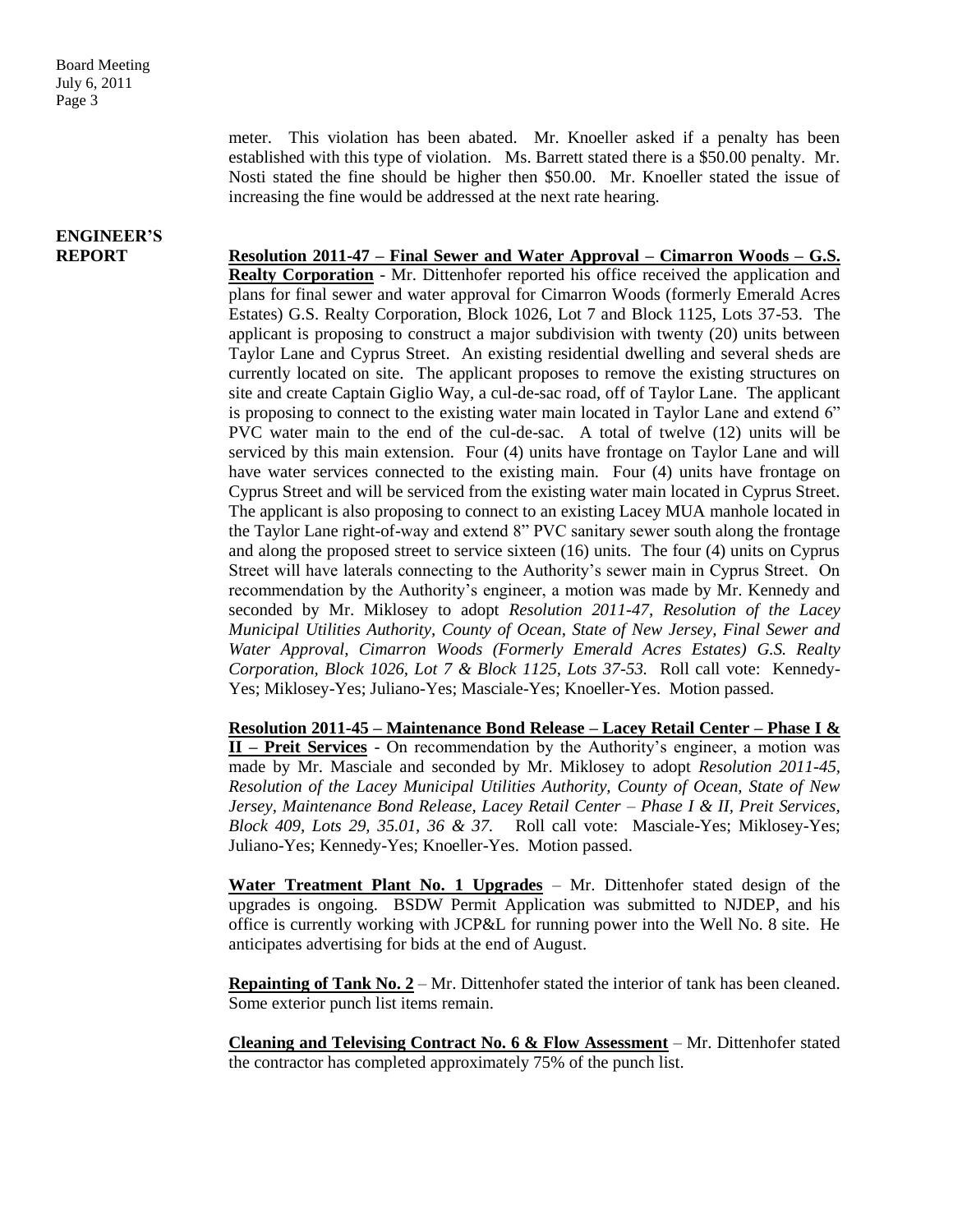Board Meeting July 6, 2011 Page 4

> **Raw Water Line from Well No. 8 to WTP No. 1** – Mr. Dittenhofer stated this project is complete.

## **ATTORNEY'S**

**REPORT Crown Castle Lease Extension** - Mr. Connors recommends no action be taken at this time until a report and recommendation is generated from Declan O'Scanlon.

> **Toll Brothers** – Mr. Connors recommends this issue be discussed when Mr. Dasti is present.

### **AUDITOR'S REPORT Accountant's Status Report – Month Ended May 31, 2011** – Mr. Conaty reported revenue and expenditures had a favorable variance for sewer. User charges resulted in an unfavorable variance for water. Mr. Masciale asked if there is a reason for the downfall on the user charges on water. Mr. Woolf stated user charges are closely being monitored. The downfall can be due to the combination of the economy and wet weather.

Mr. Knoeller reported the Authority received a 1.5% increase from the OCUA. The Board will have to determine how this increase is going to be incorporated.

Mr. Knoeller reported he met with Mr. Parker to discuss the OCUA credit issue. Mr. Parker informed him the OCUA will be installing new magnetic meters, which will test the accuracy of the old meters. Once the new meters are installed, the OCUA would provide the LMUA with the data indicating the flow through.

#### **CORRESPONDENCE**

**Eugene Koch, South River Drive** – Requesting relief of utility bill, due to water leak. Mr. Kennedy recommended waiting until the August billing before making an adjustment to account.

**Barry Bendar, Bay Avenue** – Requesting relief of utility bill, due to broken water pipe. Since the water did not go into the sewer system, a motion was made by Mr. Kennedy and seconded by Mr. Miklosey to grant a credit adjustment on the sanitary sewer charges in the amount of \$963.41 (167,000 gallons). Roll call vote: Kennedy-Yes; Miklosey-Yes; Juliano-Yes; Masciale-Yes; Knoeller-Yes. Motion passed.

**James Otte, Emerald Court** – Requesting relief of utility bill, due to hose being left on. Since the water did not go into the sewer system, a motion was made by Mr. Kennedy and seconded by Mr. Masciale to grant a credit adjustment on the sanitary sewer charges in the amount of \$1,464.61 (231,000 gallons). Roll call vote: Kennedy-Yes; Masciale-Yes; Juliano-Yes; Miklosey-Yes; Knoeller-Yes. Motion passed.

**Mr. & Mrs. Sepan, Polaris Court** – Requesting removal of late charges, due to wrong LMUA account number on their check. A motion was made by Mr. Kennedy and seconded by Mr. Miklosey to waive the late charges in the amount of \$13.18. Roll call vote: Kennedy-Yes; Miklosey-Yes; Juliano-Yes; Masciale-Yes; Knoeller-Yes. Motion passed.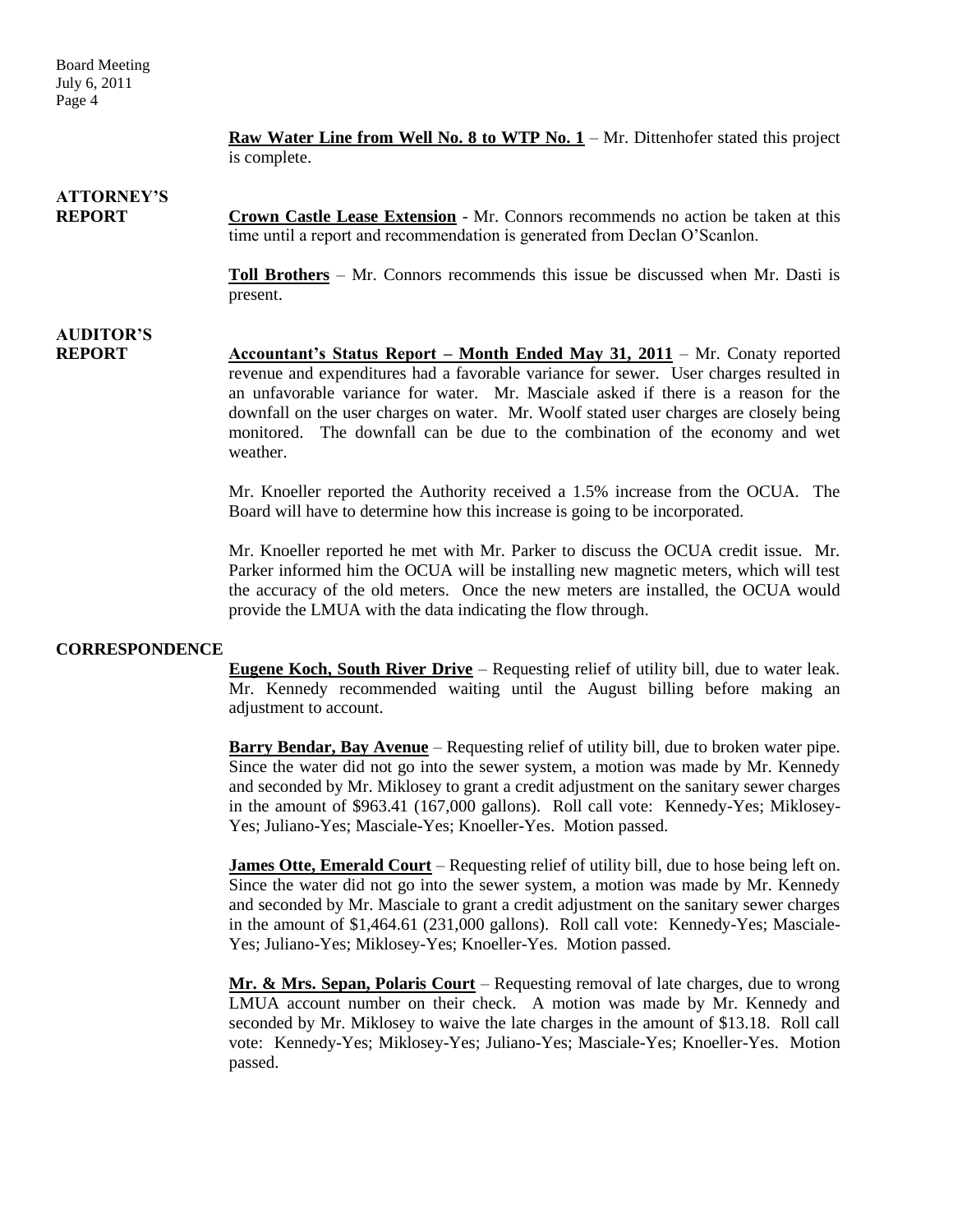**Mr. & Mrs. Treloar, Lakeview Court** - Requesting pool fill credit. A motion was made by Mr. Kennedy and seconded by Mr. Miklosey to grant a one-time adjustment to the account. A credit adjustment in the amount of \$40.89 (15,000 gallons) will be applied to account. Roll call vote: Kennedy-Yes; Miklosey-Yes; Juliano-Yes; Masciale-Yes; Knoeller-Yes. Motion passed.

| <b>OLD</b>      |                                                                                          |
|-----------------|------------------------------------------------------------------------------------------|
| <b>BUSINESS</b> | Form of Contract - Raw Water Main at Water Treatment Plant No. 1 – Garrison              |
|                 | <b>Enterprises, Inc.</b> – Chairman Knoeller and Secretary Kennedy executed the Form of  |
|                 | Contract between the Lacey Municipal Utilities Authority and Garrison Enterprises, Inc.  |
|                 | for Raw Water Main at Water Treatment Plant No. 1                                        |
| <b>NEW</b>      |                                                                                          |
| <b>BUSINESS</b> | Mr. Woolf reported a tentative finance committee meeting is scheduled for July $12th$ to |
|                 | discuss financing of water treatment plant upgrades for plant No. 1. He stated Mr. Dasti |

in by a conference call.

### **PUBLIC BUSINESS/**

**COMMENT Regina Discenza, Sunrise Beach** - Mrs. Discenza asked if the Board was aware the management company for Home Depot has changed. Mr. Knoeller stated the Authority has been informed. He pointed out they are still bound by the Operations Agreement.

and Mr. Holman would be in attendance. Mr. Dugan of Brown Advisory will be joined

In regards to the monitoring frequency at the Home Depot site, Mrs. Discenza stated she would have preferred they monitor the site three times a year instead of bi-annually.

In regards to the meter-tampering penalty, Mrs. Discenza stated Brick MUA's metertampering fee is \$500.00. Mr. Knoeller stated this issue would be revisited at a future rate-hearing meeting.

Mrs. Discenza asked why was the maintenance bond released for Lacey Retail Center, since there are two additional buildings to be built. Mr. Dittenhofer stated all bonded improvements have been completed. Ms. Barrett stated they would have to apply to the Authority for approvals when beginning construction. Mr. Knoeller pointed out there would be separate bonding for those buildings.

# **PAYMENT OF**

 **VOUCHERS WHEREAS,** the members of the Lacey Municipal Utilities Authority carefully examined all vouchers presented for payment of claims;

> **NOW, THEREFORE, BE IT RESOLVED** by the Lacey Municipal Utilities Authority that:

> 1. Said vouchers in the sum of \$257,820.61 be same are hereby approved to be paid.

2. Said vouchers are listed on the attached computer check register.

A motion was made by Mr. Miklosey and seconded by Mr. Masciale to adopt the above resolution. Roll call vote: Miklosey-Yes; Masciale-Yes; Juliano-Yes, but abstains on South Jersey Auto Supply; Kennedy-Yes; Knoeller-Yes. Motion passed.